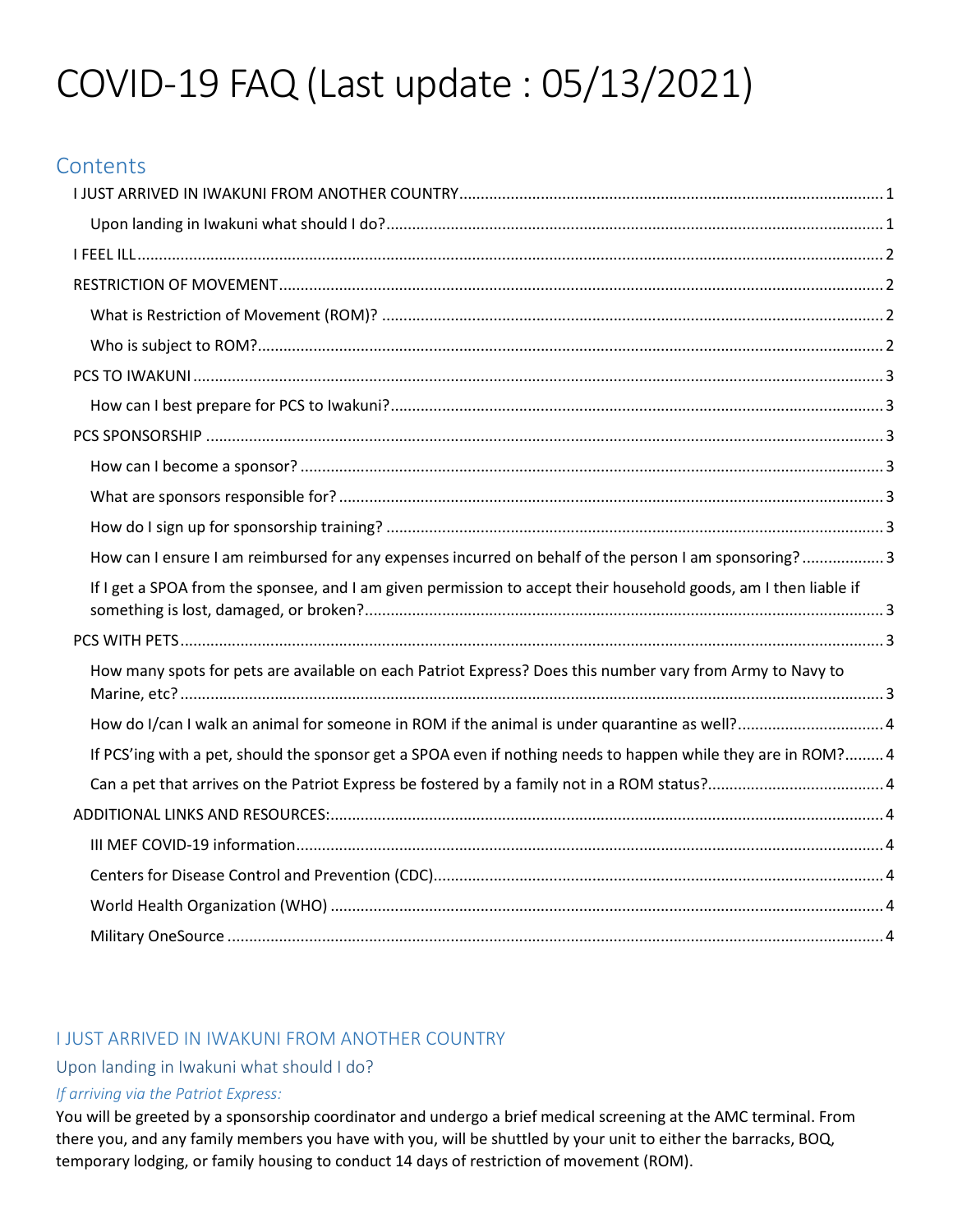#### If arriving via commercial air, train, taxi, or bus:

Do not simply come aboard the base yourself. If you have a sponsor and have contacted your gaining command or work center, transportation from outside the base to inside the base should have been pre-coordinated. Once you arrive aboard the base, you will be taken to either the barracks, BOQ, temporary lodging, or family housing to conduct 14 days of ROM.

If that transportation was not pre-coordinated or you do not have a sponsor appointed to you, contact your oncoming chain of command immediately. They should be arranging transportation for you from the airport/train station/bus depot/front gate drop off point to where you will be staying.

If all else fails, upon arriving at the front gate of MCAS Iwakuni, contact the Command Duty Officer (CDO) at 0827-79- 4001 to ensure receiving you aboard the base is done with precautions in mind.

#### I FEEL ILL

If you are feeling ill with flu-like symptoms, immediately notify your chain of command, stay at home as a precaution, do your best to avoid contact with others, and contact the BHC at 0827-94-8100 to report your symptoms. Do not go to the BHC without calling first.

Upon notification to the BHC that you are feeling sick, they may simply advise you to remain home and monitor your symptoms. Keep both the BHC and your chain of command apprised of your status and ensure your chain of command, friends, or family are providing you with necessities while you continue to avoid contact with others.

#### RESTRICTION OF MOVEMENT

#### What is Restriction of Movement (ROM)?

ROM is restriction of movement in order to mitigate risk of possible exposure to COVID-19 down to a more manageable level.

Those undergoing ROM are not suspected of having COVID-19, they are undergoing ROM as a precautionary measure to mitigate risk and in an abundance of precaution for the health of everyone.

While on ROM you are restricted to your quarters, you cannot go anywhere outside of your ROM location, typically for 14-days.

If you are on ROM, do not leave your quarters until your ROM period ends, under any circumstance, unless you have a medical emergency. If you have a medical emergency contact the Branch Health Clinic at 0827-94-8100.

#### Who is subject to ROM?

Any SOFA-member aboard MCASI who arrived to the air station from anywhere in the world, on or after 13 March, will conduct 14-days of ROM upon arrival, without exception.

If you had close physical contact with someone on ROM, you may also be subject to ROM and should contact your chain of command for guidance.

I am on ROM and I've had a medical emergency, who do I call?

For emergencies, call 119 from any phone and identify yourself as a ROM residence.

For medical non-emergencies, call the Branch Health Clinic at 0827-94-8100.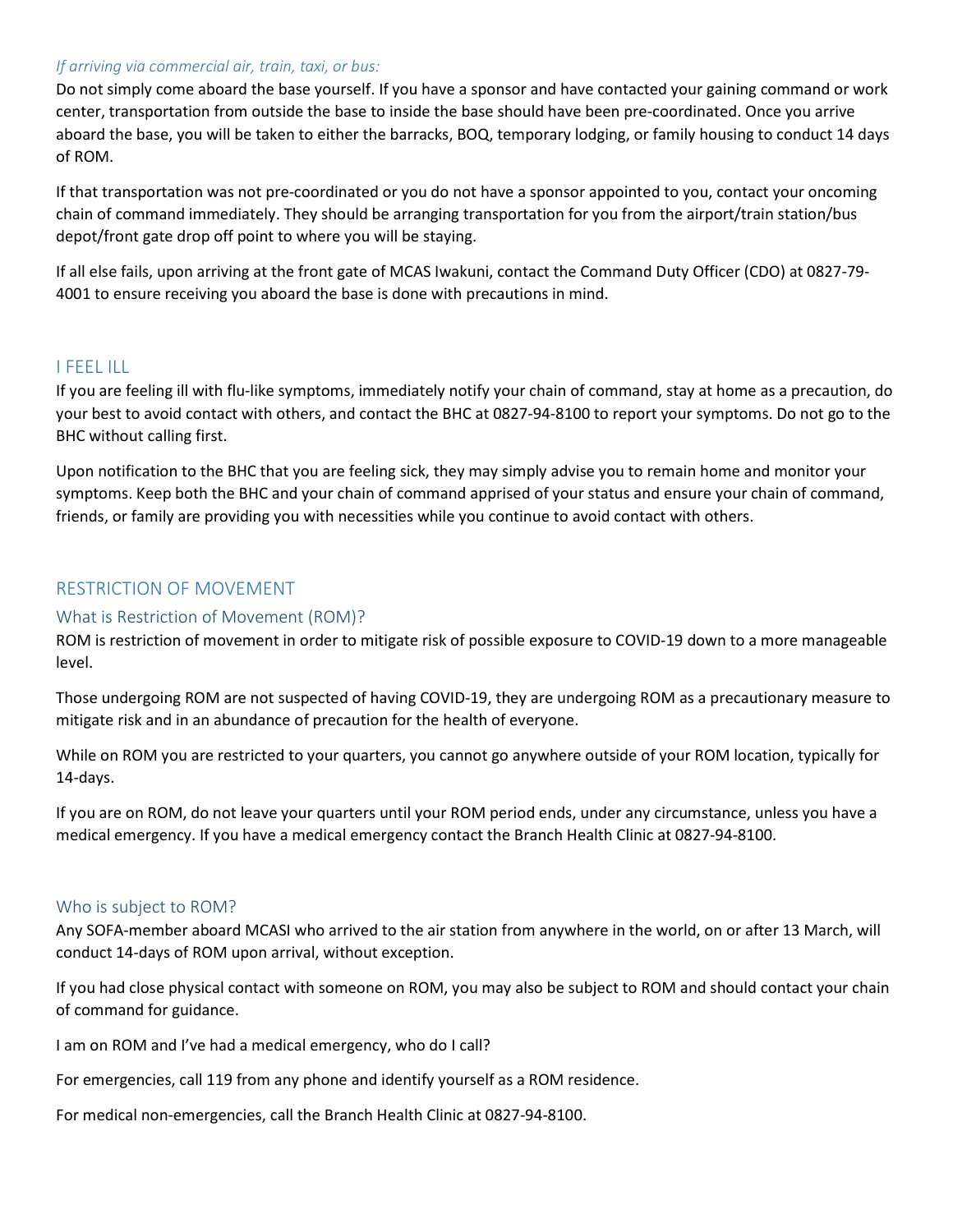### PCS TO IWAKUNI

#### How can I best prepare for PCS to Iwakuni?

The best way to prepare is to maintain contact with your sponsor or unit and complete the checklist that applies to your status (unaccompanied, accompanied, civilian) on the PCS page of this website.

#### PCS SPONSORSHIP

#### How can I become a sponsor?

People are sponsors once appointed by their chain of command. If you are interested in becoming a sponsor for a person or family PCS'ing into your unit, contact your chain of command.

#### What are sponsors responsible for?

Sponsors are responsible for helping their person or family PCS by ensuring each item on the sponsor checklist is completed. Sponsors are expected to reach out to the person or family they are sponsoring upon completion of sponsorship training.

Sponsors are not responsible financially and should work out electronic payment options to be reimbursed by the person they are sponsoring (Paypal, Venmo, Zelle, NavyFed, etc.). Sponsors should keep all receipts and log all expenses paid.

#### How do I sign up for sponsorship training?

Call DSN 253-3542 or from a cell phone at 0827-79-3542.

#### How can I ensure I am reimbursed for any expenses incurred on behalf of the person I am sponsoring?

Set up an electronic payment option with the person you are sponsoring well before you incur any expenses on their behalf.

In the event the person you are sponsoring is not reimbursing you, let your chain of command know and cease incurring expenses on their behalf.

## If I get a SPOA from the sponsee, and I am given permission to accept their household goods, am I then liable if something is lost, damaged, or broken?

If the sponsee provides their sponsor with a SPOA, the sponsor will have the ability to accept their personal property, but the sponsor then assumes liability for the shipment. This is why if the sponsor is accepting the sponsee's home goods shipment, it is highly recommending that the sponsee is present via video chat, if possible, throughout the entire process to verify their own house hold goods.

## PCS WITH PETS

## How many spots for pets are available on each Patriot Express? Does this number vary from Army to Navy to Marine, etc?

The Patriot Express is able to carry 10 pets in the cabin and 10 pets in the cargo area on each flight. With all Distribution Agencies (Navy, Marine Corps, Air Force, Army) within the Pacific (i.e. Okinawa, Iwakuni, Yokota) having access to book passenger travel and pets on the PE, pet reservations are first come, first serve. Flight manifest are posted 90-120 days